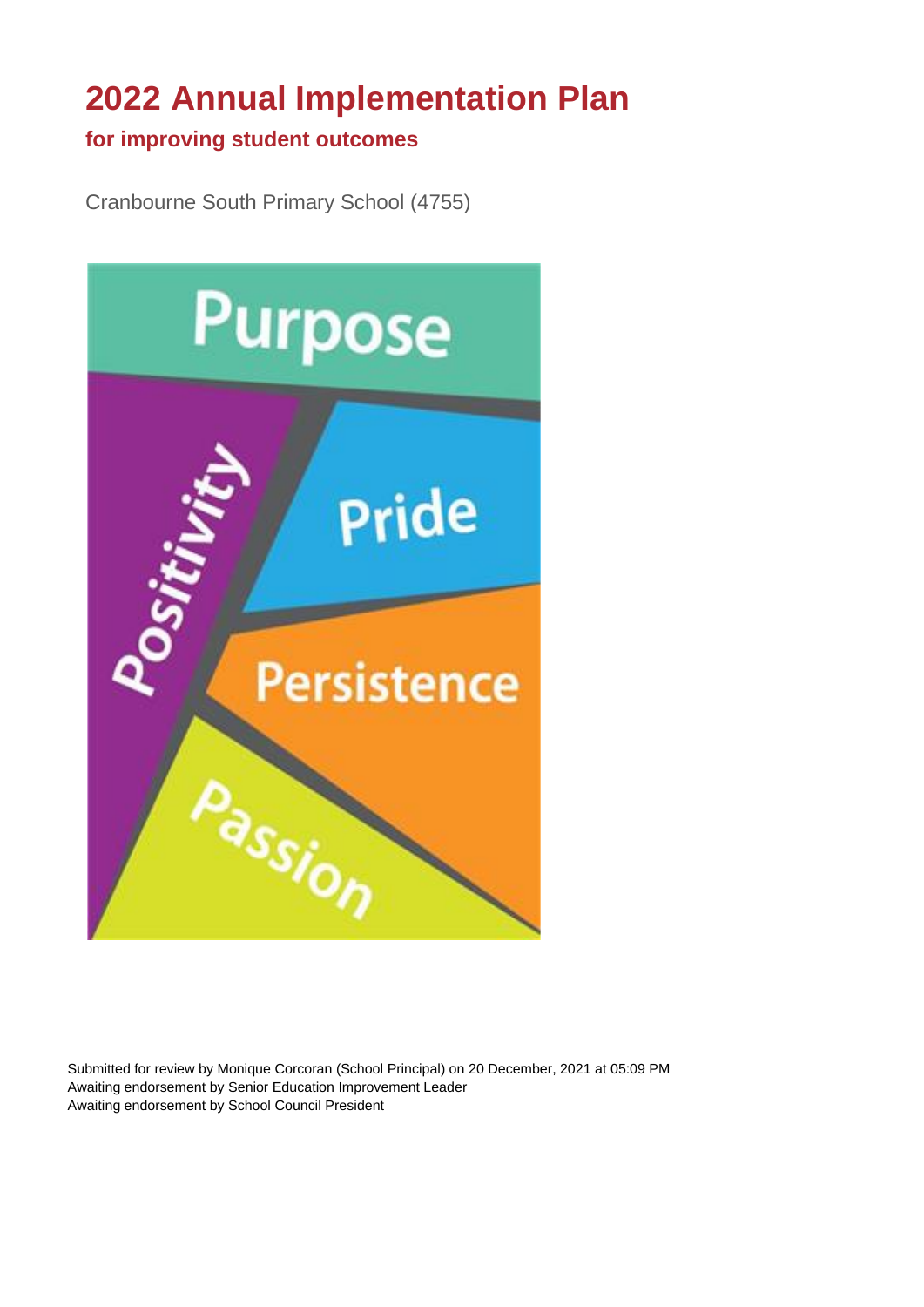# **Self-evaluation Summary - 2022**

|                        | <b>FISO 2.0 Dimensions</b>                                                                                                                                                                                                | <b>Self-evaluation Level</b> |  |
|------------------------|---------------------------------------------------------------------------------------------------------------------------------------------------------------------------------------------------------------------------|------------------------------|--|
| <b>Teaching</b><br>and | Documented teaching and learning program based on the Victorian Curriculum and senior secondary pathways, incorporating extra-<br>curricula programs                                                                      | Evolving                     |  |
| Learning               | Use of common and subject-specific high impact teaching and learning strategies as part of a shared and responsive teaching and<br>learning model implemented through positive and supportive student-staff relationships |                              |  |
| <b>Assessment</b>      | Systematic use of assessment strategies and measurement practices to obtain and provide feedback on student learning growth,<br>attainment and wellbeing capabilities                                                     | Emerging                     |  |
|                        | Systematic use of data and evidence to drive the prioritisation, development, and implementation of actions in schools and classrooms.                                                                                    |                              |  |
| Leadership             | The strategic direction and deployment of resources to create and reflect shared goals and values; high expectations; and a positive, safe<br>and orderly learning environment                                            | Emerging                     |  |
|                        | Shared development of a culture of respect and collaboration with positive and supportive relationships between students and staff at the<br>core                                                                         |                              |  |
| <b>Engagement</b>      | Activation of student voice and agency, including in leadership and learning, to strengthen students' participation and engagement in<br>school                                                                           | Evolving                     |  |
|                        | Strong relationships and active partnerships between schools and families/carers, communities, and organisations to strengthen students'<br>participation and engagement in school                                        |                              |  |
| <b>Support</b>         | Responsive, tiered and contextualised approaches and strong relationships to support student learning, wellbeing and inclusion                                                                                            |                              |  |
|                        | Effective use of resources and active partnerships with families/carers, specialist providers and community organisations to provide<br>responsive support to students                                                    | Emerging                     |  |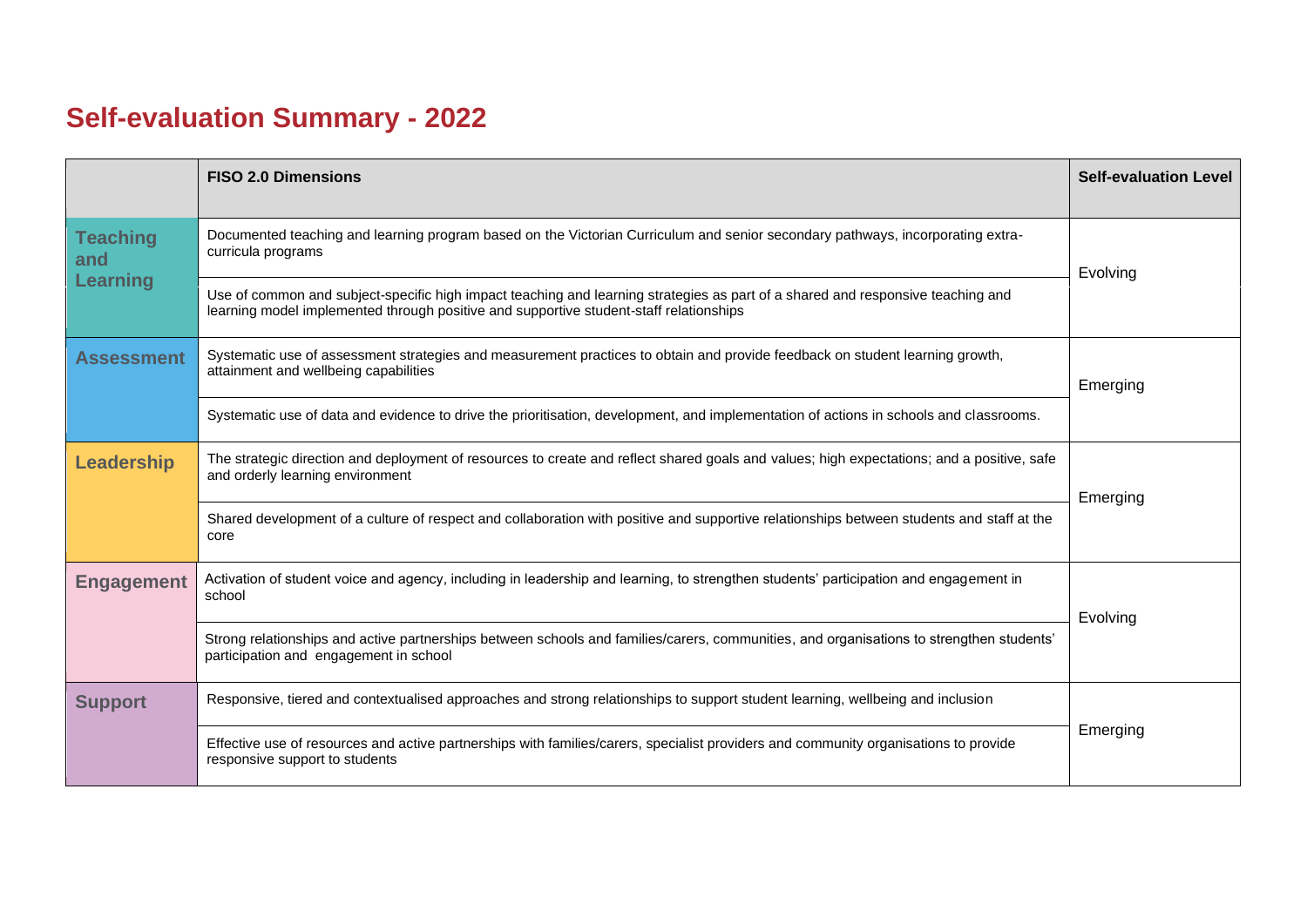### **SSP Goals Targets and KIS**

| Goal 1                           | Some of our students have thrived in the remote learning environment, others have maintained their learning progress, and some<br>need extra learning and wellbeing support despite the best efforts of their teachers and families. In 2022 we will continue to focus<br>on student learning - with an increased focus on numeracy - and student wellbeing through the 2022 Priorities Goal, a learning<br>Key Improvement Strategy and a wellbeing Key Improvement Strategy. We will teach and support each student at their point of<br>need and in line with FISO. |  |  |  |
|----------------------------------|------------------------------------------------------------------------------------------------------------------------------------------------------------------------------------------------------------------------------------------------------------------------------------------------------------------------------------------------------------------------------------------------------------------------------------------------------------------------------------------------------------------------------------------------------------------------|--|--|--|
| Target 1.1                       | Support for the 2022 Priorities                                                                                                                                                                                                                                                                                                                                                                                                                                                                                                                                        |  |  |  |
| KIS 1.a: Priority 2022 Dimension | Learning - Support both those who need extra support and those who have thrived to continue to extend their learning, especially<br>in numeracy                                                                                                                                                                                                                                                                                                                                                                                                                        |  |  |  |
| KIS 1.b: Priority 2022 Dimension | Wellbeing - Effectively mobilise available resources to support students' wellbeing and mental health, especially the most<br>vulnerable                                                                                                                                                                                                                                                                                                                                                                                                                               |  |  |  |

| Goal 2                                                      | To improve learning outcomes for all students in literacy.                                                                                                            |  |  |  |
|-------------------------------------------------------------|-----------------------------------------------------------------------------------------------------------------------------------------------------------------------|--|--|--|
| Target 2.1                                                  | By 2022, the percentage of Year 5 students assessed as making medium to high relative growth in NAPLAN reading will have<br>increased from 64 per cent to 75 percent  |  |  |  |
| Target 2.2                                                  | By 2022, the percentage of Year 5 students assessed as making medium to high relative growth in NAPLAN spelling will have<br>increased from 51 per cent to 65 percent |  |  |  |
| Target 2.3                                                  | By 2022, the percentage of Year 5 students assessed in the top two bands in NAPLAN writing will have increased from 11 per<br>cent to 15 per cent                     |  |  |  |
| KIS 2.a: Evidence-based high-<br>impact teaching strategies | Develop an agreed understanding and consistent instructional model of teaching practice.                                                                              |  |  |  |
| <b>KIST 2.b:</b> Curriculum planning and<br>assessment      | Embed a whole school approach in the effective teaching of reading.                                                                                                   |  |  |  |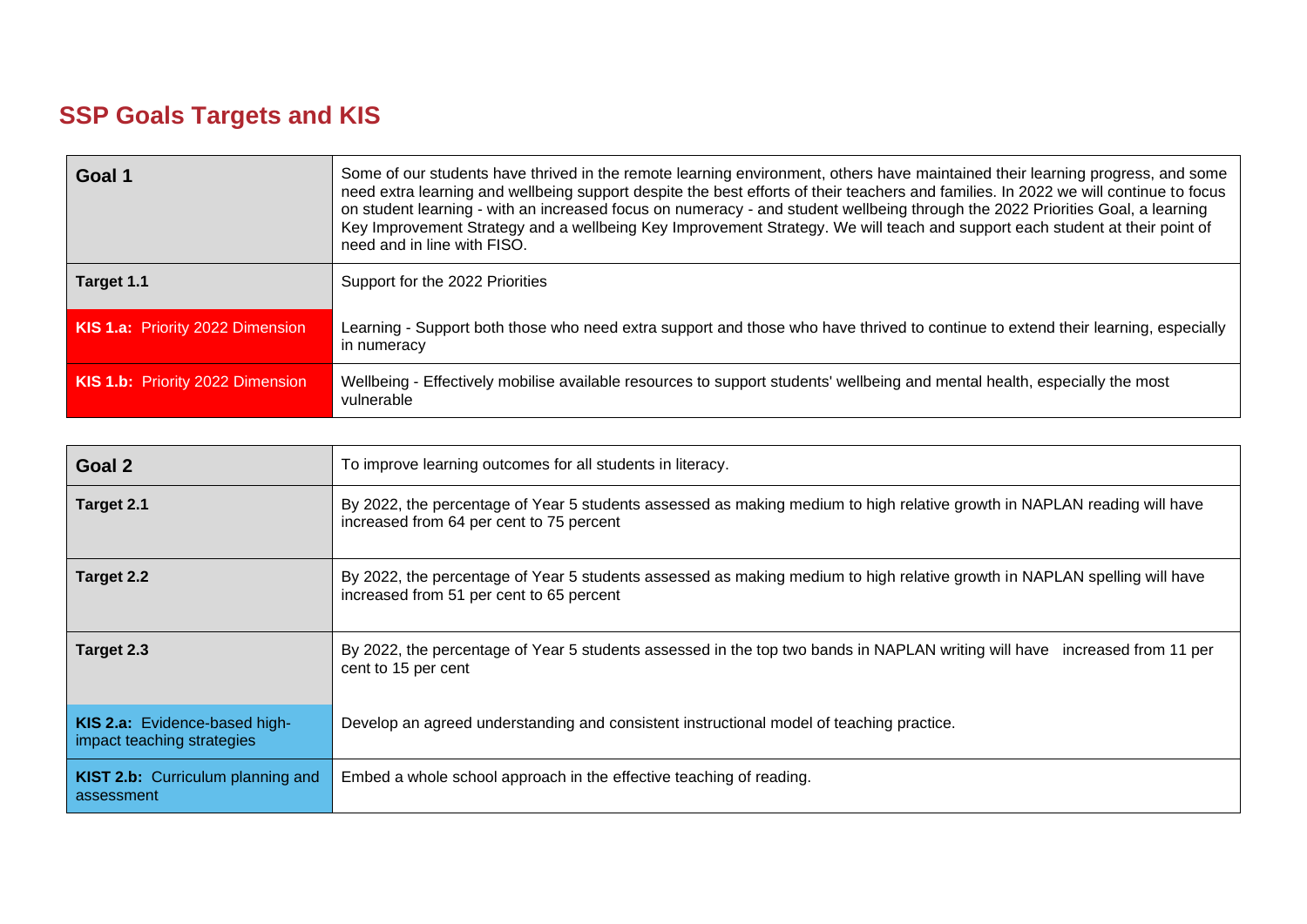| <b>KIS 2.c:</b> Curriculum planning and<br>assessment       | Strengthen a whole school approach to the effective teaching of writing, with a specific focus on spelling. |
|-------------------------------------------------------------|-------------------------------------------------------------------------------------------------------------|
| KIS 2.d: Evidence-based high-<br>impact teaching strategies | Extend teacher data literacy practices in the analysis of student data to inform teaching and learning.     |

| Goal 3                                                                                                                                                                                                                                                                                                                                 | To improve learning outcomes for all students in numeracy                                                                                                            |  |  |  |  |
|----------------------------------------------------------------------------------------------------------------------------------------------------------------------------------------------------------------------------------------------------------------------------------------------------------------------------------------|----------------------------------------------------------------------------------------------------------------------------------------------------------------------|--|--|--|--|
| Target 3.1                                                                                                                                                                                                                                                                                                                             | By 2022, the percentage of Year 5 students assessed as making medium to high relative growth in NAPLAN numeracy with have<br>increased from 66% to 75%.              |  |  |  |  |
| By 2022, the percentage of F- 6 students assessed at below the expected level in the three mathematics strands will be as<br>Target 3.2<br>follows (benchmark 2018 scores):<br>• Measurement & Geometry from xx% to 10% or less<br>• Number and Algebra from xx% to 8% or less<br>• Statistics and probability from xx% to 10% or less |                                                                                                                                                                      |  |  |  |  |
| Target 3.3                                                                                                                                                                                                                                                                                                                             | By 2022, all students, regardless of their starting point, will demonstrate 12 months of learning growth in number and algebra as<br>measured by teacher judgements. |  |  |  |  |
| KIS 3.a: Evidence-based high-<br>impact teaching strategies                                                                                                                                                                                                                                                                            | Develop an agreed understanding and consistent instructional model of teaching practice.                                                                             |  |  |  |  |
| KIS 3.b: Curriculum planning and<br>Build teacher capacity in the implementation of a scope and sequence in the teaching of Mathematics, with a focus on<br>differentiating the curriculum.<br>assessment                                                                                                                              |                                                                                                                                                                      |  |  |  |  |
| <b>KIS 3.c:</b> Evaluating impact on<br>Extend teacher data literacy practices in the analysis of student data to inform teaching and learning.<br>learning                                                                                                                                                                            |                                                                                                                                                                      |  |  |  |  |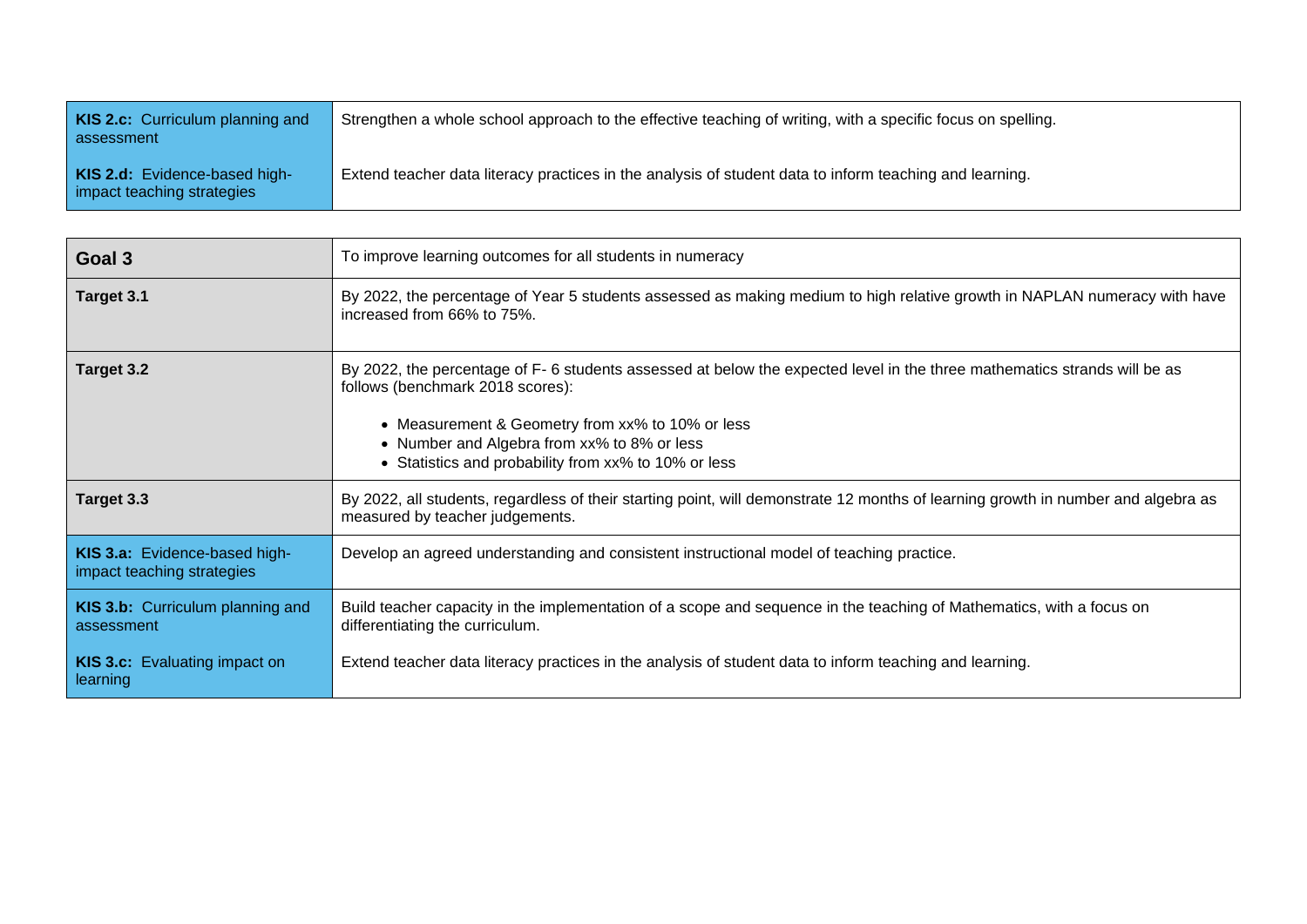| Goal 4                                                           | To improve student engagement in their learning                                                                                                                          |  |  |  |
|------------------------------------------------------------------|--------------------------------------------------------------------------------------------------------------------------------------------------------------------------|--|--|--|
| Target 4.1                                                       | By 2022, the percentage of students responding positively to the AtoSS factor 'Managing bullying' will have increased from 74 per<br>cent to 79 per cent.                |  |  |  |
| Target 4.2                                                       | By 2022, the percentage of students responding positively to the AtoSS factor 'Sense of connectedness' will have increased from<br>77 per cent to 82 per cent.           |  |  |  |
| Target 4.3                                                       | By 2022, the percentage of students responding positively to the AtoSS factor 'Student voice and agency' will have increased<br>from 63 per cent to 73 per cent.         |  |  |  |
| Target 4.4                                                       | By 2022, the percentage of students responding positively to the AtoSS factor 'Self-regulation and goal setting' will have<br>increased from 78 per cent to 83 per cent. |  |  |  |
| <b>KIS 4.a: Setting expectations and</b><br>promoting inclusion  | Embed an explicit whole school positive behaviour model                                                                                                                  |  |  |  |
| KIS 4.b: Empowering students and<br>building school pride        | Build teacher knowledge and practice excellence in promoting a cooperative learning approach                                                                             |  |  |  |
| <b>KIS 4.c:</b> Empowering students and<br>building school pride | Develop and implement a whole school learner voice and agency strategy                                                                                                   |  |  |  |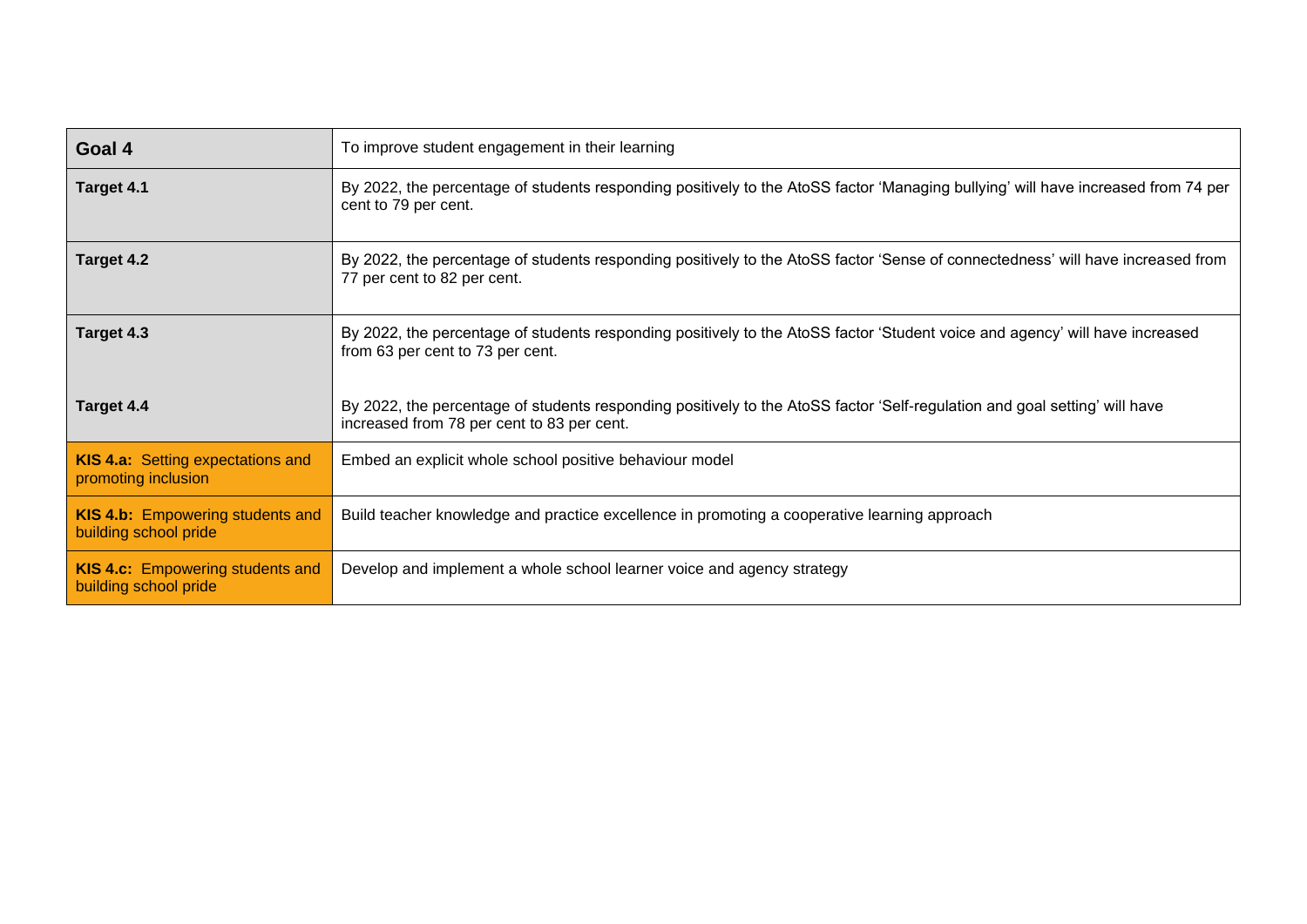#### **Select Annual Goals and KIS**

| <b>Four Year Strategic Goals</b>                                                                                                                                                                                                                                                                                                                                                                                                                                                                                                                                                                        | Is this<br>selected for<br>focus this<br>year? | <b>Four Year</b><br><b>Strategic Targets</b> | 12 month target<br>The 12 month target is an incremental step towards meeting the 4-year target, using the same data<br>set.                                                                                                                                                                                                                                                                                                                                                                                                                                                                                                                                                                                                                                                                                                                                                                                                                                                                                                                                                                                                                                                                                                                                                                                                                                           |
|---------------------------------------------------------------------------------------------------------------------------------------------------------------------------------------------------------------------------------------------------------------------------------------------------------------------------------------------------------------------------------------------------------------------------------------------------------------------------------------------------------------------------------------------------------------------------------------------------------|------------------------------------------------|----------------------------------------------|------------------------------------------------------------------------------------------------------------------------------------------------------------------------------------------------------------------------------------------------------------------------------------------------------------------------------------------------------------------------------------------------------------------------------------------------------------------------------------------------------------------------------------------------------------------------------------------------------------------------------------------------------------------------------------------------------------------------------------------------------------------------------------------------------------------------------------------------------------------------------------------------------------------------------------------------------------------------------------------------------------------------------------------------------------------------------------------------------------------------------------------------------------------------------------------------------------------------------------------------------------------------------------------------------------------------------------------------------------------------|
| Some of our students have thrived in<br>the remote learning environment,<br>others have maintained their learning<br>progress, and some need extra<br>learning and wellbeing support<br>despite the best efforts of their<br>teachers and families. In 2022 we will<br>continue to focus on student learning<br>- with an increased focus on<br>numeracy - and student wellbeing<br>through the 2022 Priorities Goal, a<br>learning Key Improvement Strategy<br>and a wellbeing Key Improvement<br>Strategy. We will teach and support<br>each student at their point of need<br>and in line with FISO. | Yes                                            | Support for the<br>2022 Priorities           | LEARNING GOAL (1a)<br>* Number (& Algebra) target<br>- By the end of 2022, there will be a 10% decrease of students deemed below and 10%<br>increase of students deemed above as measured by Teacher Judgement at each year<br>level.<br>- By 2022, the percentage of Year 5 students assessed as making medium to high<br>relative growth in NAPLAN numeracy with have increased from 66% to 75%.<br>* Writing target<br>- By the end of 2022, there will be a 10% decrease of students deemed below and 10%<br>increase of students deemed above as measured by Teacher Judgement at each year<br>level.<br>- By 2022, the percentage of Year 5 students assessed in the top two bands in NAPLAN<br>writing will have increased from 11 per cent to 15 per cent<br>* Reading target - By 2022, the percentage of Year 5 students assessed as making<br>medium to high relative growth in NAPLAN reading will have increased from 64 per cent<br>to 75 percent.<br>* Spelling target - By 2022, the percentage of Year 5 students assessed as making<br>medium to high relative growth in NAPLAN spelling will have increased from 51 per cent<br>to 65 percent<br>WELL BEING GOAL (1b). * SWB target - By the end of 2022, the percentage of students<br>responding positively to the AtoSS factor 'Student voice and agency' will have increased<br>to 73 per cent. |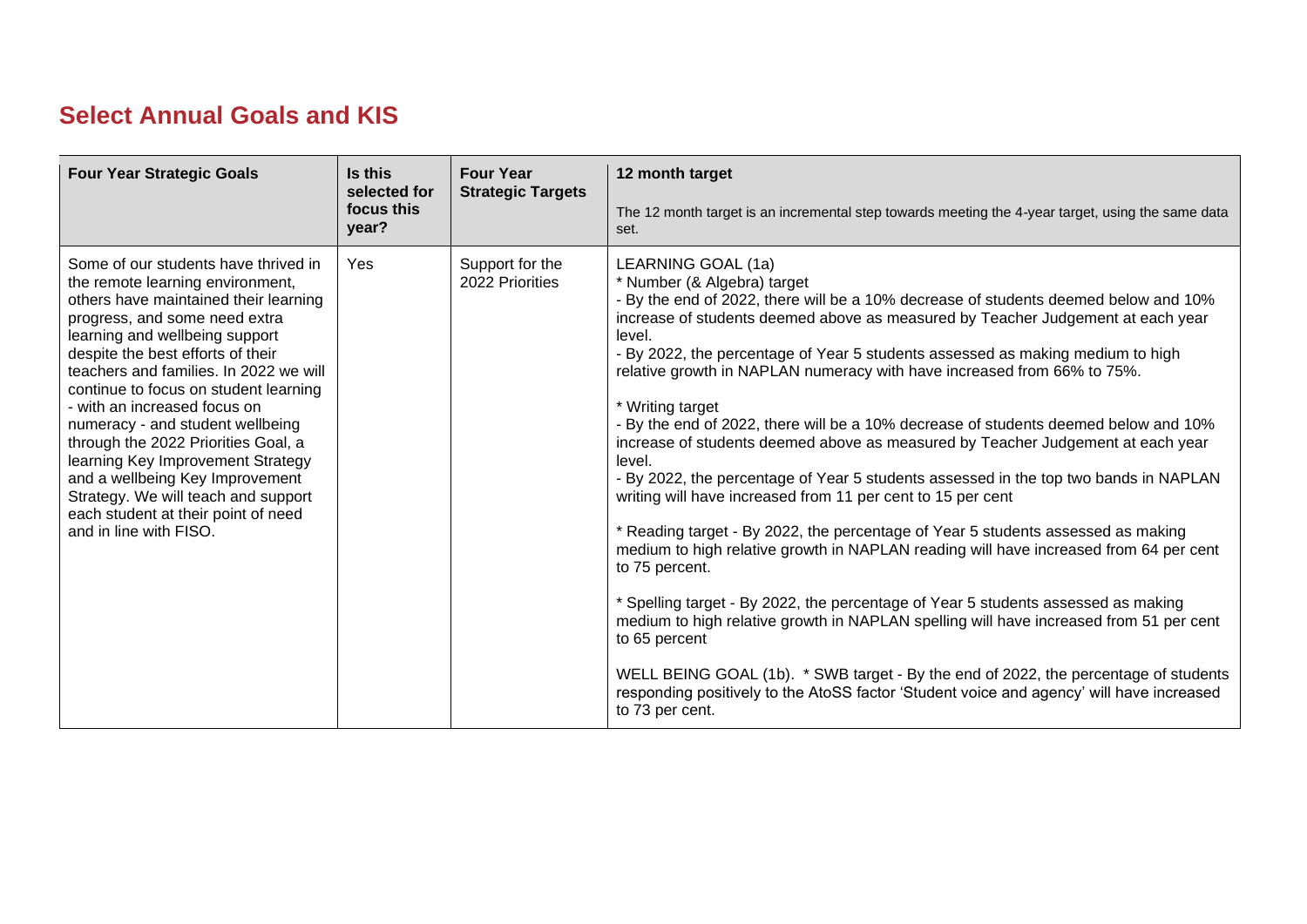| To improve learning outcomes for all<br>students in numeracy | No | By 2022, the percentage of Year 5 students assessed as making medium to high relative growth in NAPLAN<br>numeracy with have increased from 66% to 75%.                  |  |  |
|--------------------------------------------------------------|----|--------------------------------------------------------------------------------------------------------------------------------------------------------------------------|--|--|
|                                                              |    | By 2022, the percentage of F-6 students assessed at below the expected level in the three mathematics strands<br>will be as follows (benchmark 2018 scores):             |  |  |
|                                                              |    | - Measurement & Geometry from xx% to 10% or less<br>- Number and Algebra from xx% to 8% or less<br>- Statistics and probability from xx% to 10% or less                  |  |  |
|                                                              |    | By 2022, all students, regardless of their starting point, will demonstrate 12 months of learning growth in number<br>and algebra as measured by teacher judgements.     |  |  |
| To improve student engagement in<br>their learning           | No | By 2022, the percentage of students responding positively to the AtoSS factor 'Managing bullying' will have<br>increased from 74 per cent to 79 per cent.                |  |  |
|                                                              |    | By 2022, the percentage of students responding positively to the AtoSS factor 'Sense of connectedness' will<br>have increased from 77 per cent to 82 per cent.           |  |  |
|                                                              |    | By 2022, the percentage of students responding positively to the AtoSS factor 'Student voice and agency' will<br>have increased from 63 per cent to 73 per cent.         |  |  |
|                                                              |    | By 2022, the percentage of students responding positively to the AtoSS factor 'Self-regulation and goal setting'<br>will have increased from 78 per cent to 83 per cent. |  |  |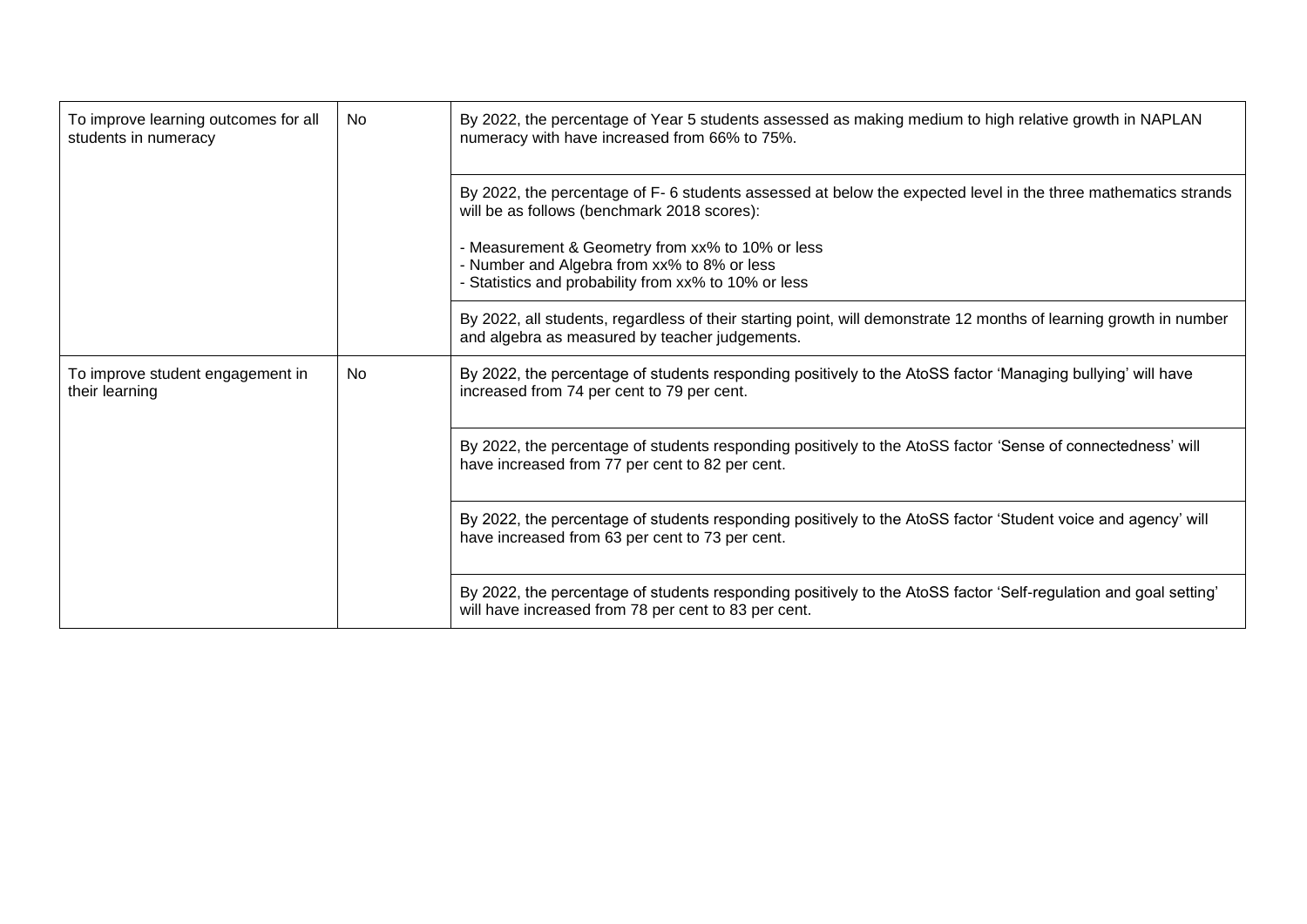| Goal 1                                                                                                                                                                                                                                                                                                                                                                                                           | Some of our students have thrived in the remote learning environment, others have maintained their learning progress, and some need extra learning<br>and wellbeing support despite the best efforts of their teachers and families. In 2022 we will continue to focus on student learning - with an increased<br>focus on numeracy - and student wellbeing through the 2022 Priorities Goal, a learning Key Improvement Strategy and a wellbeing Key Improvement<br>Strategy. We will teach and support each student at their point of need and in line with FISO. |                                |  |  |
|------------------------------------------------------------------------------------------------------------------------------------------------------------------------------------------------------------------------------------------------------------------------------------------------------------------------------------------------------------------------------------------------------------------|---------------------------------------------------------------------------------------------------------------------------------------------------------------------------------------------------------------------------------------------------------------------------------------------------------------------------------------------------------------------------------------------------------------------------------------------------------------------------------------------------------------------------------------------------------------------|--------------------------------|--|--|
| 12 Month Target<br>1.1                                                                                                                                                                                                                                                                                                                                                                                           | LEARNING GOAL (1a)<br>* Number (& Algebra) target<br>- By the end of 2022, there will be a 10% decrease of students deemed below and 10% increase of students deemed above as measured by Teacher<br>Judgement at each year level.<br>- By 2022, the percentage of Year 5 students assessed as making medium to high relative growth in NAPLAN numeracy with have increased from 66%<br>to 75%.                                                                                                                                                                     |                                |  |  |
|                                                                                                                                                                                                                                                                                                                                                                                                                  | * Writing target<br>- By the end of 2022, there will be a 10% decrease of students deemed below and 10% increase of students deemed above as measured by Teacher<br>Judgement at each year level.<br>- By 2022, the percentage of Year 5 students assessed in the top two bands in NAPLAN writing will have increased from 11 per cent to 15 per cent                                                                                                                                                                                                               |                                |  |  |
|                                                                                                                                                                                                                                                                                                                                                                                                                  | * Reading target - By 2022, the percentage of Year 5 students assessed as making medium to high relative growth in NAPLAN reading will have<br>increased from 64 per cent to 75 percent.                                                                                                                                                                                                                                                                                                                                                                            |                                |  |  |
|                                                                                                                                                                                                                                                                                                                                                                                                                  | * Spelling target - By 2022, the percentage of Year 5 students assessed as making medium to high relative growth in NAPLAN spelling will have<br>increased from 51 per cent to 65 percent                                                                                                                                                                                                                                                                                                                                                                           |                                |  |  |
|                                                                                                                                                                                                                                                                                                                                                                                                                  | WELL BEING GOAL (1b). * SWB target - By the end of 2022, the percentage of students responding positively to the AtoSS factor 'Student voice and<br>agency' will have increased to 73 per cent.                                                                                                                                                                                                                                                                                                                                                                     |                                |  |  |
| <b>Key Improvement Strategies</b>                                                                                                                                                                                                                                                                                                                                                                                |                                                                                                                                                                                                                                                                                                                                                                                                                                                                                                                                                                     | Is this KIS selected for 2022? |  |  |
| <b>KIS 1: Priority 2022</b><br>Dimension                                                                                                                                                                                                                                                                                                                                                                         | Learning - Support both those who need extra support and those who have thrived to continue to extend their<br>learning, especially in numeracy                                                                                                                                                                                                                                                                                                                                                                                                                     | Yes                            |  |  |
| <b>KIS 2: Priority 2022</b><br>Dimension                                                                                                                                                                                                                                                                                                                                                                         | Wellbeing - Effectively mobilise available resources to support students' wellbeing and mental health, especially the<br><b>Yes</b><br>most vulnerable                                                                                                                                                                                                                                                                                                                                                                                                              |                                |  |  |
| Explain why the school has selected this KIS as a focus for this year. Please make reference to the self-evaluation, relevant school data, the progress against School Strategic Plan (SSP)<br>goals, targets, and the diagnosis of issues requiring particular attention.<br>Please leave this field empty. Schools are not required to provide a rationale as this is in line with system priorities for 2022. |                                                                                                                                                                                                                                                                                                                                                                                                                                                                                                                                                                     |                                |  |  |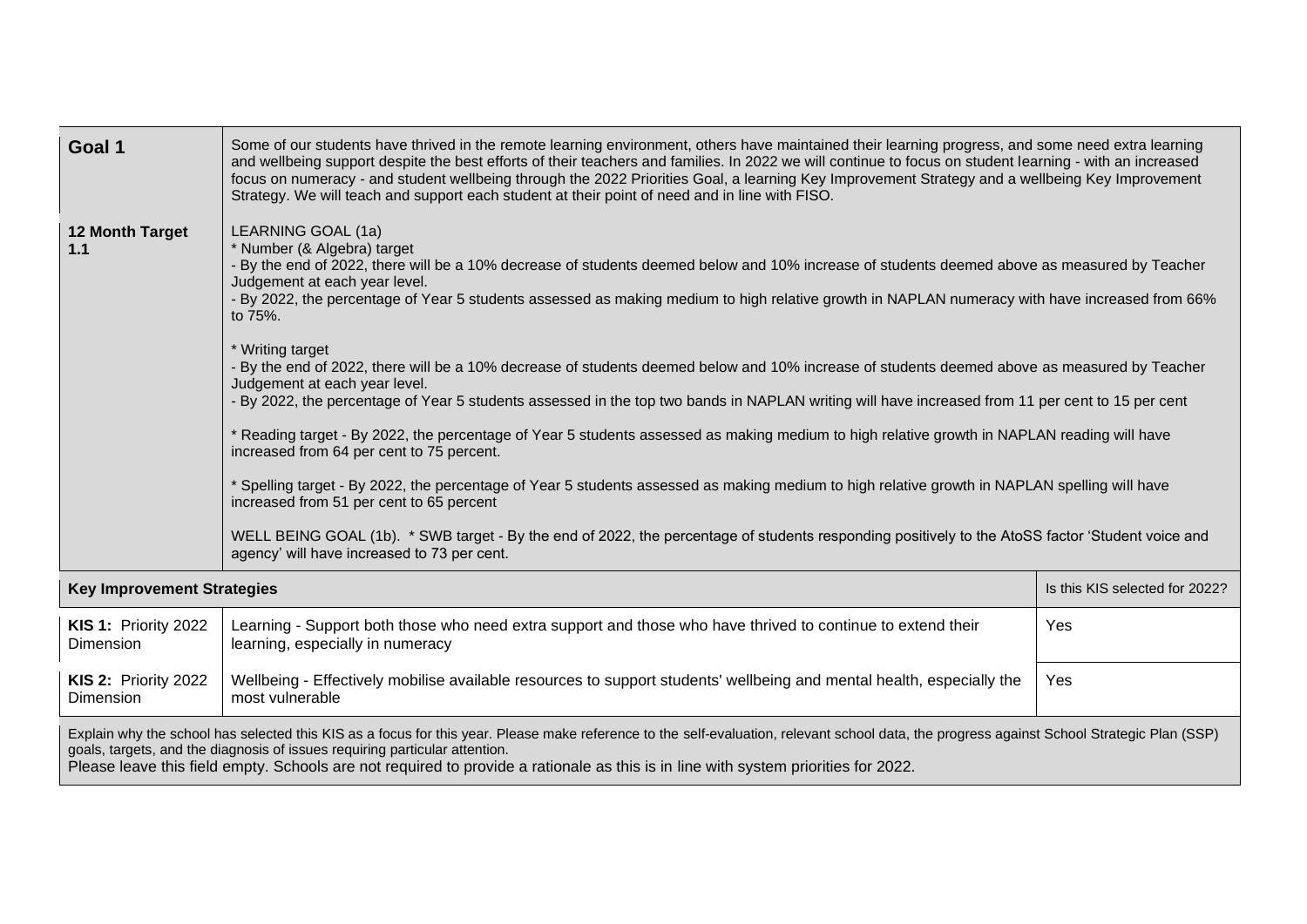#### **Define Actions, Outcomes and Activities**

| Goal 1              | <b>2022 Priorities Goal</b><br>Some of our students have thrived in the remote learning environment, others have maintained their learning progress, and some<br>need extra learning and wellbeing support despite the best efforts of their teachers and families. In 2022 we will continue to focus on<br>student learning - with an increased focus on numeracy - and student wellbeing through the 2022 Priorities Goal, a learning Key<br>Improvement Strategy and a wellbeing Key Improvement Strategy. We will teach and support each student at their point of need and<br>in line with FISO. |
|---------------------|-------------------------------------------------------------------------------------------------------------------------------------------------------------------------------------------------------------------------------------------------------------------------------------------------------------------------------------------------------------------------------------------------------------------------------------------------------------------------------------------------------------------------------------------------------------------------------------------------------|
| 12 Month Target 1.1 | LEARNING GOAL (1a)<br>* Number (& Algebra) target<br>By the end of 2022, there will be a 10% decrease of students deemed below and 10% increase of students deemed above as<br>measured by Teacher Judgement at each year level.<br>- By 2022, the percentage of Year 5 students assessed as making medium to high relative growth in NAPLAN numeracy with have<br>increased from 66% to 75%.                                                                                                                                                                                                         |
|                     | * Writing target<br>By the end of 2022, there will be a 10% decrease of students deemed below and 10% increase of students deemed above as<br>measured by Teacher Judgement at each year level.<br>- By 2022, the percentage of Year 5 students assessed in the top two bands in NAPLAN writing will have increased from 11 per cent<br>to 15 per cent                                                                                                                                                                                                                                                |
|                     | * Reading target<br>By 2022, the percentage of Year 5 students assessed as making medium to high relative growth in NAPLAN reading will have<br>increased from 64 per cent to 75 percent.                                                                                                                                                                                                                                                                                                                                                                                                             |
|                     | * Spelling target<br>By 2022, the percentage of Year 5 students assessed as making medium to high relative growth in NAPLAN spelling will have<br>increased from 51 per cent to 65 percent                                                                                                                                                                                                                                                                                                                                                                                                            |
|                     | WELL BEING GOAL (1b)<br>* SWB target<br>By the end of 2022, the percentage of students responding positively to the AtoSS factor 'Student voice and agency' will have<br>increased to 73 per cent.                                                                                                                                                                                                                                                                                                                                                                                                    |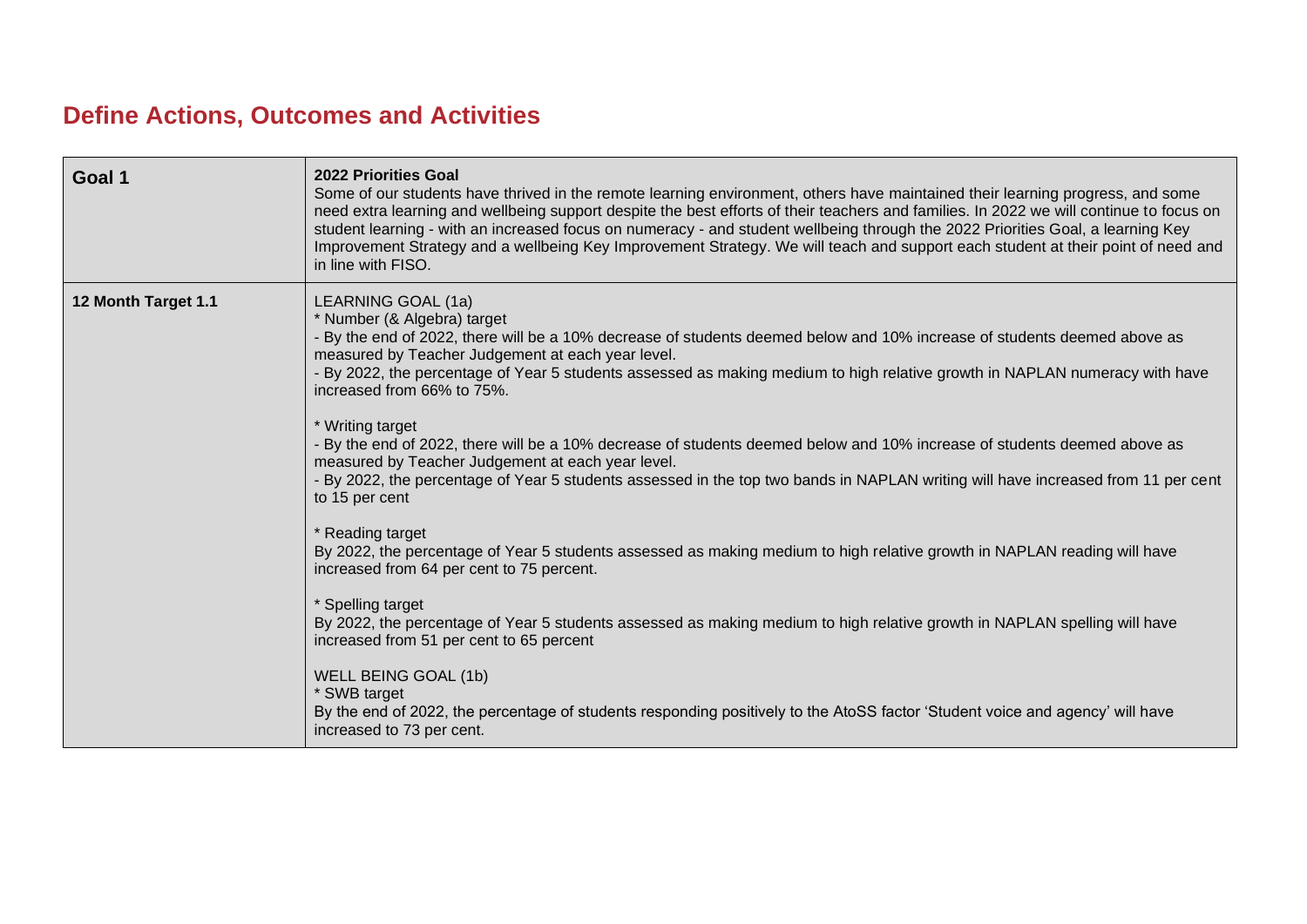| KIS <sub>1</sub><br>Priority 2022 Dimension | Learning - Support both those who need extra support and those who have thrived to continue to extend their learning, especially in<br>numeracy                                                                                                                                                                                                                                                                                                                                                                                                                                                                                                                                                                                                                                                                                                                                                                                                                                                                                                                                                                                                                                                                                                                                                                                                                                                   |
|---------------------------------------------|---------------------------------------------------------------------------------------------------------------------------------------------------------------------------------------------------------------------------------------------------------------------------------------------------------------------------------------------------------------------------------------------------------------------------------------------------------------------------------------------------------------------------------------------------------------------------------------------------------------------------------------------------------------------------------------------------------------------------------------------------------------------------------------------------------------------------------------------------------------------------------------------------------------------------------------------------------------------------------------------------------------------------------------------------------------------------------------------------------------------------------------------------------------------------------------------------------------------------------------------------------------------------------------------------------------------------------------------------------------------------------------------------|
| <b>Actions</b>                              | * Actively participate with strategic intent in the Differentiated Support for School Improvement (DSSI) Leadership partnership<br>program<br>* Embed effective Professional Learning Team structures and processes<br>* Build staff capacity in assessment and differentiation in order to identify and meet students' individual learning needs<br>* Extend staff capabilities in writing and numeracy practice through the Instructional Model<br>Build students' self-awareness and metacognitive skills to ensure an active voice in learning                                                                                                                                                                                                                                                                                                                                                                                                                                                                                                                                                                                                                                                                                                                                                                                                                                                |
| <b>Outcomes</b>                             | Students will:<br>- work productively in every lesson/workshop understanding their role and the teacher's role at each phase<br>- monitor their progress (with teacher support) towards meeting their goals<br>- use a range of strategies to improve their Numeracy and Writing knowledge<br>- understand the 3 components of Student Voice and how Aspirational profile is relative to learning stamina and purpose<br>Teachers will:<br>- implement effective evidence-based practice aligned to the whole school plan<br>- systematically and intentionally use formative assessment to identify where each student is as a learner and what strategies are<br>needed to move them forward<br>- demonstrate the use of the CSPS Instructional Model<br>- use a consistent language and approach relative to the 3 components of Student Voice, Voice process (Listen Learn Lead) and<br>Aspirational profile (Purpose) [Quaglia]<br>Leaders will:<br>- facilitate focused professional conversations using the Improvement Cycle and the whole school plan<br>- support teaching staff to build assessment and differentiation practices through clear processes and professional learning<br>- lead by example within areas of both academia and wellbeing, the Quaglia constructs of 3 components of Student Voice, Voice<br>process (Listen Learn Lead) and Aspirational profile (Purpose) |
| <b>Success Indicators</b>                   | Early indicators:<br>- curriculum documentation will show plans for differentiation within the "Explain, Elaborate and Evaluate" phases of planning<br>- notes from TLI meetings will show plans to support individual students' learning needs<br>- formative and summative assessment will show student learning growth<br>Late indicators:<br>- Victorian Curriculum teacher judgements will show growth in learning                                                                                                                                                                                                                                                                                                                                                                                                                                                                                                                                                                                                                                                                                                                                                                                                                                                                                                                                                                           |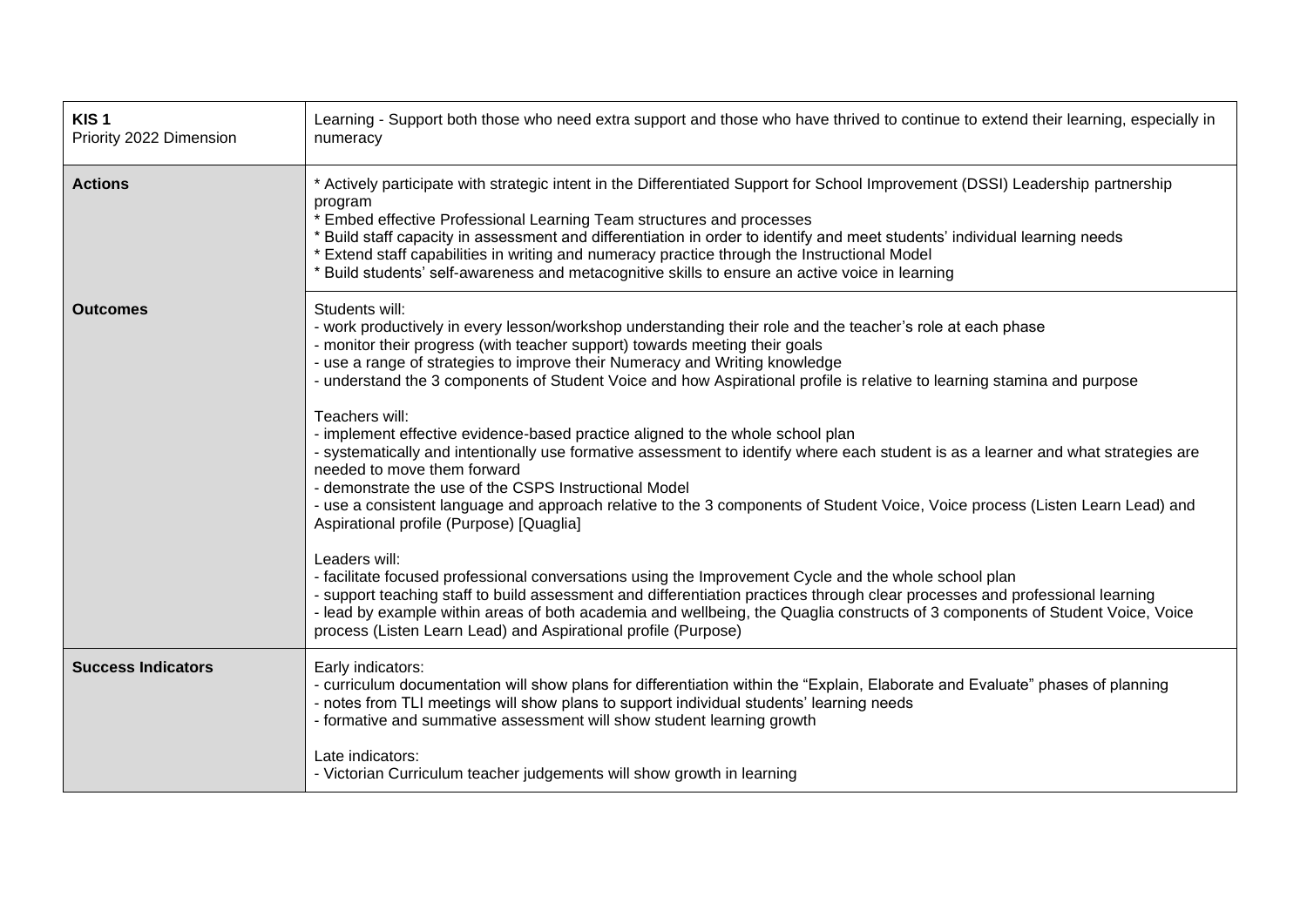| <b>Activities and Milestones</b>                                 | <b>People Responsible</b>                                                                                                                                                                                              | Is this a PL Priority                | When                       | <b>Funding Streams</b>                                                                                                                                                                                                |
|------------------------------------------------------------------|------------------------------------------------------------------------------------------------------------------------------------------------------------------------------------------------------------------------|--------------------------------------|----------------------------|-----------------------------------------------------------------------------------------------------------------------------------------------------------------------------------------------------------------------|
| Mathematics Professional Learning<br>and Development Action Plan | $\overline{\mathbf{M}}$ All Staff<br>$\overline{\mathbf{M}}$ Leadership Team<br>$\triangleright$ Learning Specialist(s)<br>$\overline{\mathsf{M}}$ PLT Leaders<br>$\triangledown$ Principal<br>School Improvement Team | $\overline{\mathbf{M}}$ PLP Priority | from: Term 1<br>to: Term 4 | \$27,400.00<br>$\boxdot$ Equity funding will be used<br>$\boxtimes$ Disability Inclusion Tier 2 Funding will be used<br>☑ Schools Mental Health Menu items will be used<br>which may include DET funded or free items |
| Writing Professional Learning and<br>Development Action Plan     | $\overline{\mathbf{M}}$ All Staff<br>$\overline{\mathbf{M}}$ Leadership Team<br>$\triangleright$ Learning Specialist(s)<br>$\overline{\boxtimes}$ PLT Leaders<br>$\triangledown$ Principal<br>School Improvement Team  | $\overline{\mathbf{M}}$ PLP Priority | from: Term 1<br>to: Term 4 | \$25,500.00<br>$\boxdot$ Equity funding will be used<br>$\boxtimes$ Disability Inclusion Tier 2 Funding will be used<br>☑ Schools Mental Health Menu items will be used<br>which may include DET funded or free items |
| PLT Professional Learning and<br>Development Action Plan         | $\triangleright$ Learning Specialist(s)<br>$\overline{\boxtimes}$ PLC Leaders<br>$\overline{\mathbf{2}}$ PLT Leaders<br>$\triangledown$ Principal                                                                      | $\overline{\mathbf{M}}$ PLP Priority | from: Term 1<br>to: Term 4 | \$0.00<br>$\Box$ Equity funding will be used<br>$\Box$ Disability Inclusion Tier 2 Funding will be used<br>$\Box$ Schools Mental Health Menu items will be used<br>which may include DET funded or free items         |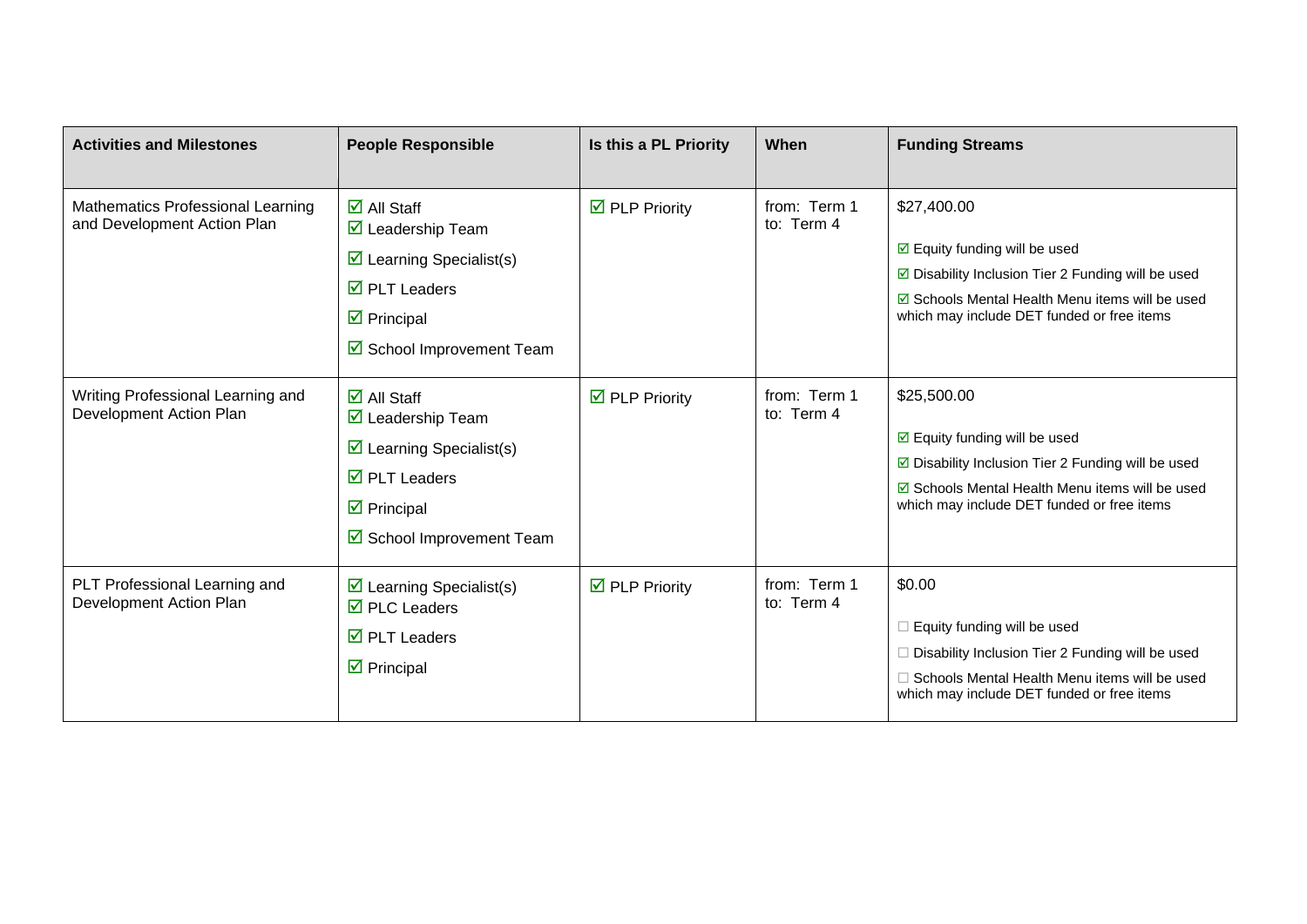| KIS <sub>2</sub><br>Priority 2022 Dimension | Wellbeing - Effectively mobilise available resources to support students' wellbeing and mental health, especially the most<br>vulnerable                                                                                                                                                                                                                                                                                                                                                                                                                                                                                                                                                                                                                                                                                                                                                                                                                                                                                                  |
|---------------------------------------------|-------------------------------------------------------------------------------------------------------------------------------------------------------------------------------------------------------------------------------------------------------------------------------------------------------------------------------------------------------------------------------------------------------------------------------------------------------------------------------------------------------------------------------------------------------------------------------------------------------------------------------------------------------------------------------------------------------------------------------------------------------------------------------------------------------------------------------------------------------------------------------------------------------------------------------------------------------------------------------------------------------------------------------------------|
| <b>Actions</b>                              | In line with system priorities for 2022, CSPS has selected the following high level actions to focus on:<br>• Embed Schoolwide Positive Behaviour Support (SWPBS) framework<br>• Reinforce positive mental health approaches in staff professional practice<br>• Strengthen student connectedness to school, teachers and peers<br>* Build and implement a consistent and shared understanding of student, voice and agency across the school                                                                                                                                                                                                                                                                                                                                                                                                                                                                                                                                                                                             |
| <b>Outcomes</b>                             | Students will<br>- be able to explain what positive mental health means and where they can seek support at school<br>- feel supported and engaged in all learning areas as outlined in Attitude to School and localised school surveys<br>- develop working relationships that are conducive to a positive learning culture<br>Teachers will plan for and implement social and emotional learning within their curriculum areas<br>All staff will<br>- exhibit a shared commitment and consistent delivery of SWPBS (including Social Emotional Learning and Respectful<br>Relationships)<br>- use a consistent language and approach relative to the 3 components of Student Voice, Voice process (Listen Learn Lead)<br>and Aspirational profile (Purpose) [Quaglia]<br>Leaders will:<br>- support the continuous development, documentation and revision of a multi-tiered response model to mental health<br>- be actively engaged in all school events<br>The Wellbeing team will directly support students' and staff mental health |
| <b>Success Indicators</b>                   | Early indicators<br>- Compass data will reflect an increase in positive acknowledgements and a decrease of minor and major behaviour reports<br>- in school survey results will show steady improvement in the 'Student Voice and Agency' questions<br>Late indicators<br>- results of Attitude to School Survey results will indicate improvement in the area of Student Voice and Agency and School<br>Connectedness<br>- annual SWPBS Self-assessment Survey (SAS) for SWPBS will indicate improvement from 71% to 81% in place in Non-<br>classroom Systems and in Non-classroom Systems and from 75% from school systems to 85%                                                                                                                                                                                                                                                                                                                                                                                                      |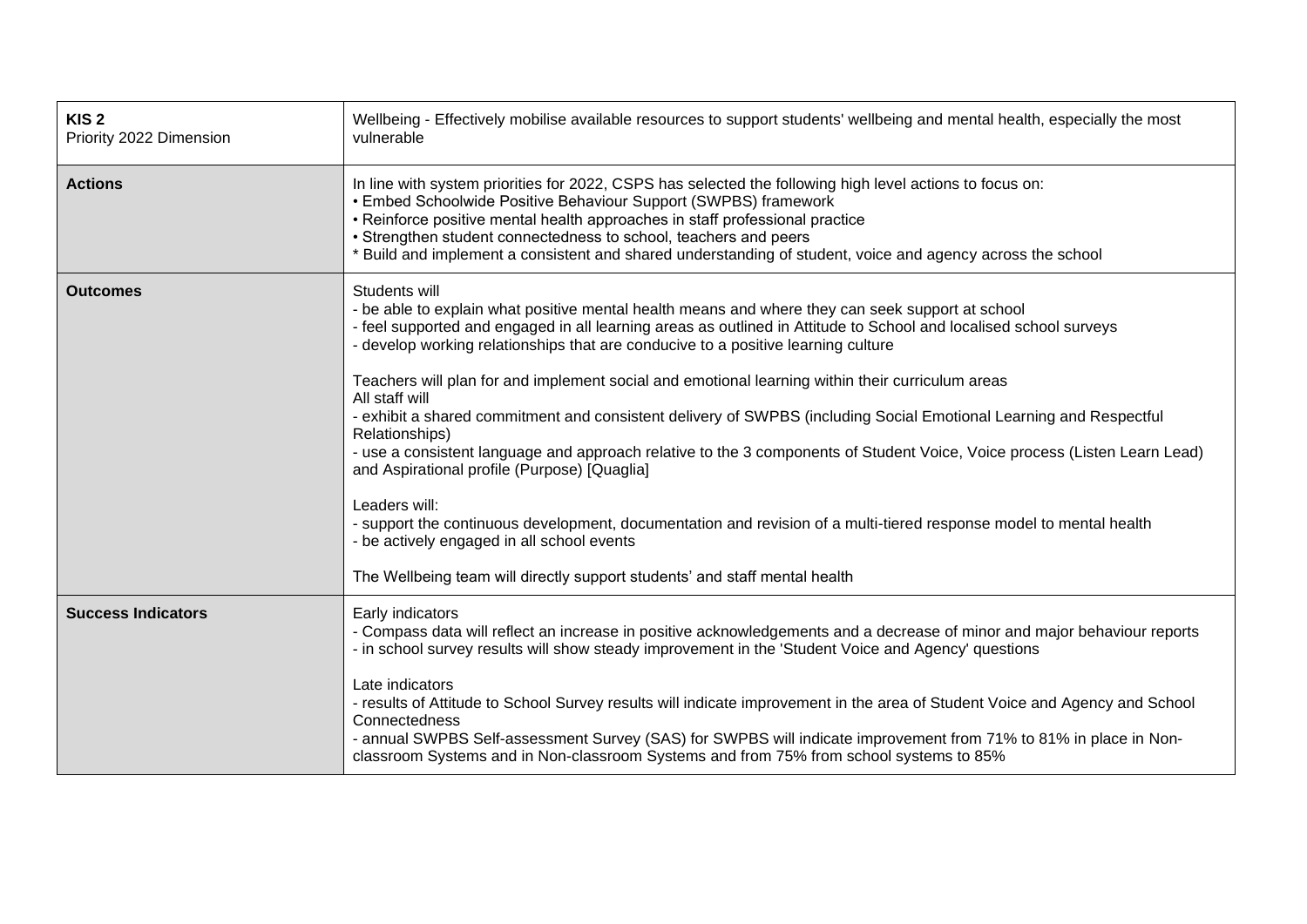| <b>Activities and Milestones</b>                               | <b>People Responsible</b>                                                                                                                                                                                   | Is this a PL Priority                | When                       | <b>Funding Streams</b>                                                                                                                                                                                                      |
|----------------------------------------------------------------|-------------------------------------------------------------------------------------------------------------------------------------------------------------------------------------------------------------|--------------------------------------|----------------------------|-----------------------------------------------------------------------------------------------------------------------------------------------------------------------------------------------------------------------------|
| Wellbeing Professional Learning and<br>Development Action Plan | $\overline{\mathsf{d}}$ All Staff<br>$\boxtimes$ Leadership Team<br>$\overline{\mathbf{M}}$ PLT Leaders<br>$\overline{\mathbf{y}}$ Principal<br>☑ School Improvement Team<br>Student Wellbeing Co-ordinator | $\overline{\mathbf{y}}$ PLP Priority | from: Term 1<br>to: Term 4 | \$16,700.00<br>$\boxdot$ Equity funding will be used<br>$\boxtimes$ Disability Inclusion Tier 2 Funding will be<br>used<br>☑ Schools Mental Health Menu items will be<br>used which may include DET funded or free<br>items |

### **Funding Planner**

### Summary of Budget and Allocated Funding

| <b>Summary of Budget</b>            | School's total funding (\$) | <b>Funding Allocated in activities (\$)</b> | Still available/shortfall |
|-------------------------------------|-----------------------------|---------------------------------------------|---------------------------|
| <b>Equity Funding</b>               | \$28,458.96                 | \$39,400.00                                 | $-$10,941.04$             |
| Disability Inclusion Tier 2 Funding | \$0.00                      | \$0.00                                      | \$0.00                    |
| Schools Mental Health Fund and Menu | \$0.00                      | \$200.00                                    | $-$200.00$                |
| <b>Total</b>                        | \$28,458.96                 | \$39,600.00                                 | $-$11,141.04$             |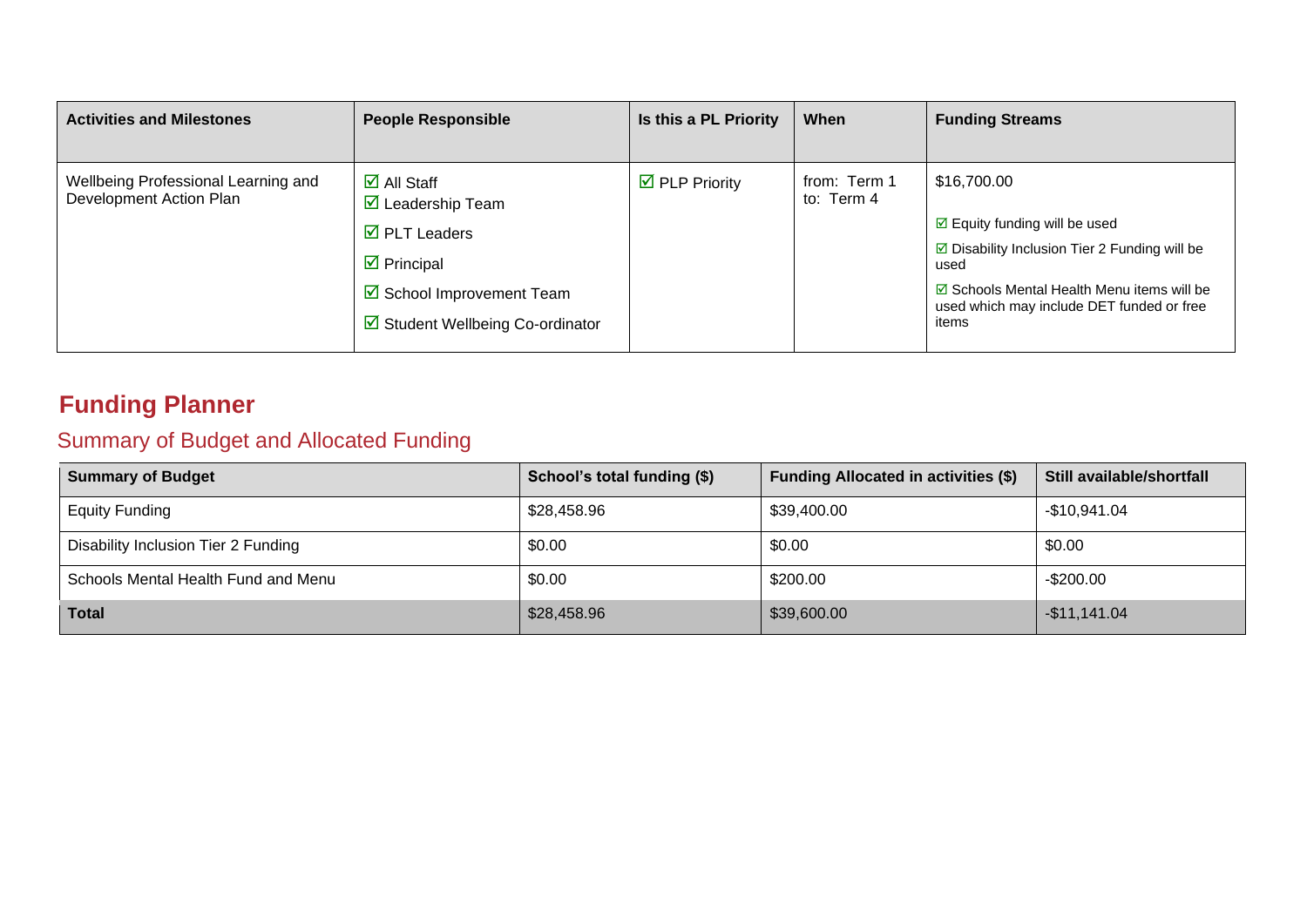#### Activities and Milestones – Total Budget

| <b>Activities and Milestones</b>                              | <b>Budget</b> |
|---------------------------------------------------------------|---------------|
| Mathematics Professional Learning and Development Action Plan | \$27,400.00   |
| Writing Professional Learning and Development Action Plan     | \$25,500.00   |
| Wellbeing Professional Learning and Development Action Plan   | \$16,700.00   |
| <b>Totals</b>                                                 | \$69,600.00   |

#### Activities and Milestones - Equity Funding

| <b>Activities and Milestones</b>                                      | When                       | Funding allocated (\$) | Category                                                                                                       |
|-----------------------------------------------------------------------|----------------------------|------------------------|----------------------------------------------------------------------------------------------------------------|
| Mathematics Professional Learning<br>and Development Action Plan      | from: Term 1<br>to: Term 4 | \$17,400.00            | $\triangleright$ School-based staffing<br>$\overline{\mathbf{y}}$ Teaching and learning programs and resources |
| Writing Professional Learning and<br>Development Action Plan          | from: Term 1<br>to: Term 4 | \$15,500.00            | $\triangleright$ Professional development (excluding CRT costs and new FTE)<br>$\boxtimes$ CRT                 |
| <b>Wellbeing Professional Learning</b><br>and Development Action Plan | from: Term 1<br>to: Term 4 | \$6,500.00             |                                                                                                                |
| <b>Totals</b>                                                         |                            | \$39,400.00            |                                                                                                                |

#### Activities and Milestones - Schools Mental Health Fund and Menu

| <b>Activities and Milestones</b>                                      | When                       | Funding allocated (\$) | Category                                                                                                                           |
|-----------------------------------------------------------------------|----------------------------|------------------------|------------------------------------------------------------------------------------------------------------------------------------|
| <b>Wellbeing Professional Learning</b><br>and Development Action Plan | from: Term 1<br>to: Term 4 | \$200.00               | $\Box$ Tier 2/Category: Therapeutic models<br>This activity will use Mental Health Menu programs<br><b>Animal Therapy - Canine</b> |
| <b>Totals</b>                                                         |                            | \$200.00               |                                                                                                                                    |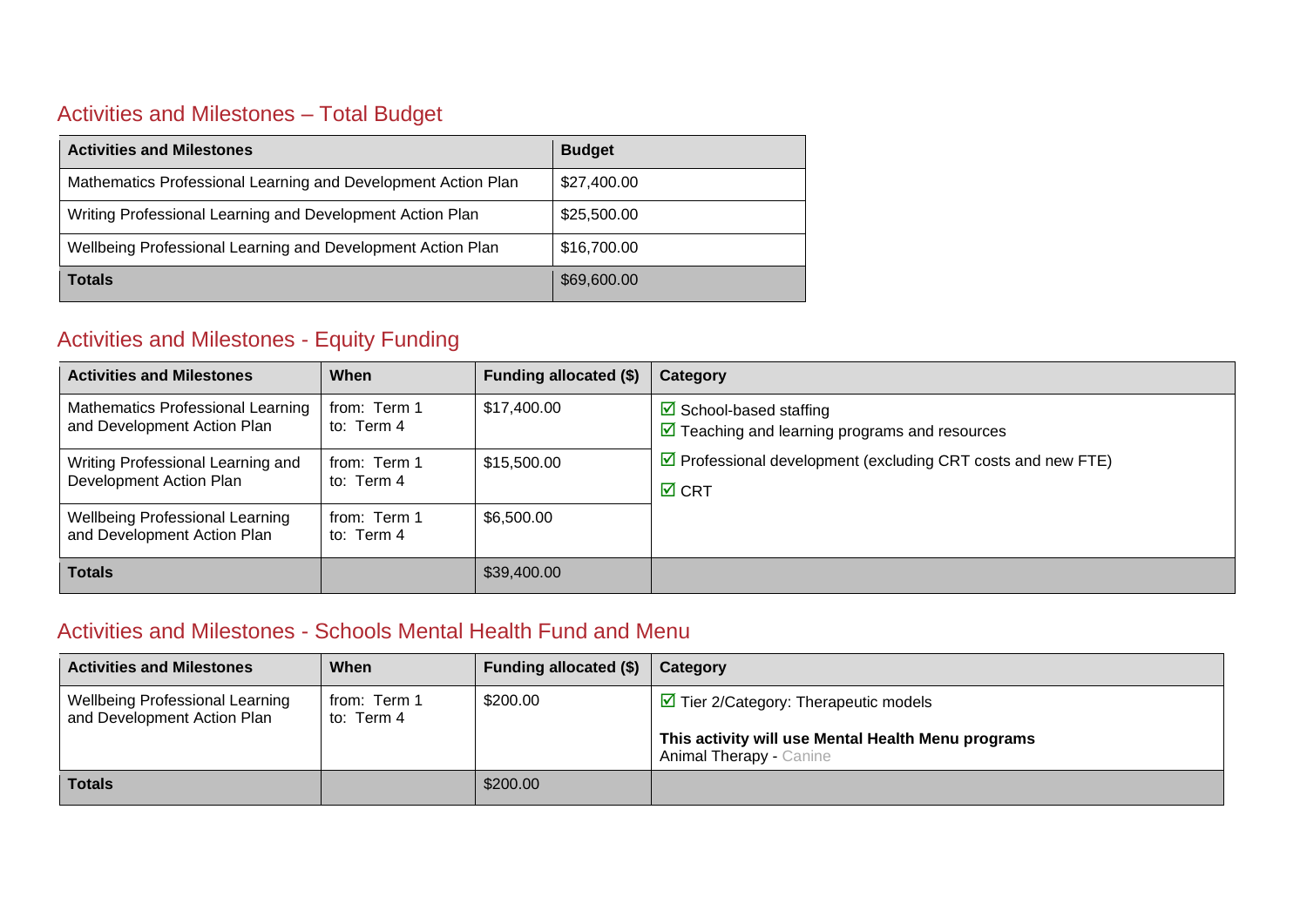## **Professional Learning and Development Plan**

| <b>Professional Learning</b><br><b>Priority</b>                                   | <b>Who</b>                                                                                                                                                                           | When                             | <b>Key Professional</b><br><b>Learning Strategies</b>                                                                                          | <b>Organisational Structure</b>                                                                                                                                                                                                                               | <b>Expertise Accessed</b>                                                                                                                                                                                                                                                                                                                                                                                                                                                                      | <b>Where</b>     |
|-----------------------------------------------------------------------------------|--------------------------------------------------------------------------------------------------------------------------------------------------------------------------------------|----------------------------------|------------------------------------------------------------------------------------------------------------------------------------------------|---------------------------------------------------------------------------------------------------------------------------------------------------------------------------------------------------------------------------------------------------------------|------------------------------------------------------------------------------------------------------------------------------------------------------------------------------------------------------------------------------------------------------------------------------------------------------------------------------------------------------------------------------------------------------------------------------------------------------------------------------------------------|------------------|
| <b>Mathematics Professional</b><br>Learning and Development<br><b>Action Plan</b> | <b>Ø</b> All Staff<br>$\boxdot$ Leadership<br>Team<br>$\boxdot$ Learning<br>Specialist(s)<br><b>Ø</b> PLT Leaders<br>$\boxdot$ Principal<br><b>☑</b> School<br>Improvement Team      | from:<br>Term 1<br>to:<br>Term 4 | $\boxtimes$ Planning<br>☑ Peer observation<br>including feedback and<br>reflection<br>$\boxdot$ Student voice, including<br>input and feedback | ☑ Whole School Pupil Free Day<br>☑ Professional Practice Day<br>☑ Formal School Meeting / Internal<br><b>Professional Learning Sessions</b><br>☑ Timetabled Planning Day<br>☑ Network Professional Learning<br>☑ Communities of Practice<br>☑ PLC/PLT Meeting | ☑ Primary Mathematics<br>and Science specialists<br>$\boxtimes$ Leadership partners<br>$\boxtimes$ Internal staff<br>$\triangleright$ External consultants<br><b>Michael Minas</b>                                                                                                                                                                                                                                                                                                             | <b>Ø</b> On-site |
| <b>Writing Professional Learning</b><br>and Development Action Plan               | <b>Ø</b> All Staff<br>$\boxdot$ Leadership<br>Team<br>$\boxtimes$ Learning<br>Specialist(s)<br>$\boxdot$ PLT Leaders<br>$\boxtimes$ Principal<br><b>☑</b> School<br>Improvement Team | from:<br>Term 1<br>to:<br>Term 4 | $\boxtimes$ Planning<br>$\boxtimes$ Design of formative<br>assessments<br>$\boxdot$ Peer observation<br>including feedback and<br>reflection   | ☑ Whole School Pupil Free Day<br>☑ Formal School Meeting / Internal<br><b>Professional Learning Sessions</b><br>☑ Timetabled Planning Day<br>☑ PLC/PLT Meeting                                                                                                | $\boxdot$ Literacy expertise<br>$\boxtimes$ PLC Initiative<br>$\boxtimes$ Leadership partners<br>$\boxdot$ Internal staff<br>☑ Learning Specialist<br>$\boxdot$ External consultants<br>* Mentoring including<br>Teaching and Learning<br>Team learning walks to<br>support teacher capacity in<br>the implementation and<br>moderation of writing<br>$\boxtimes$ Departmental resources<br>Literacy toolboxes<br>☑ Pedagogical Model<br>$\boxtimes$ High Impact Teaching<br>Strategies (HITS) | ☑ On-site        |